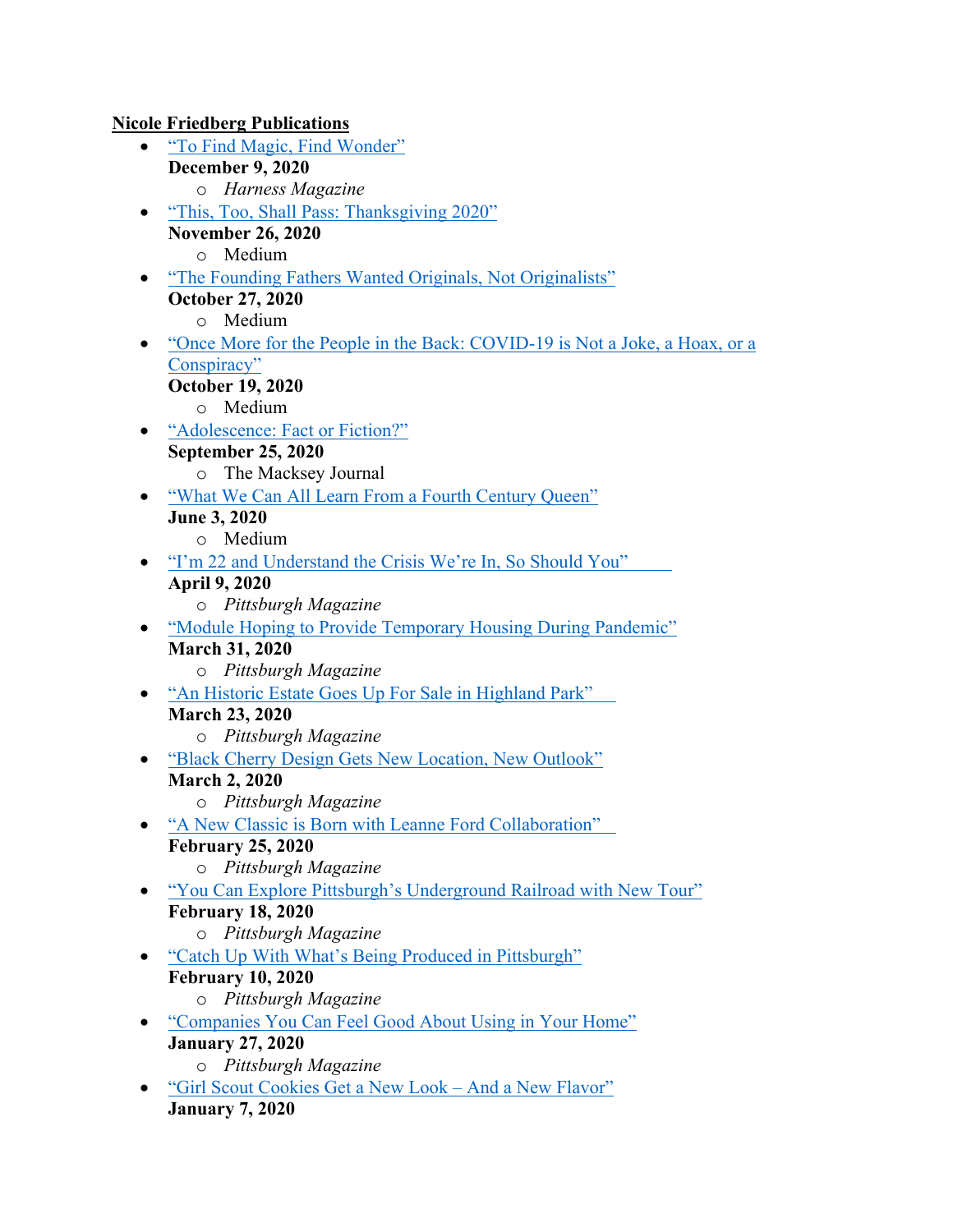- o *Pittsburgh Magazine*
- "Roots and Wings Teaches How to Upcycle Furniture"
	- **January 6, 2020**
		- o *Pittsburgh Magazine*
- "Restored Historic Manchester Duplex For Sale As Affordable Housing" **December 9, 2019**
	- o *Pittsburgh Magazine*
- "Get in the Holiday Spirit With These House Tours"
- **December 2, 2019** o *Pittsburgh Magazine*
- "Check Out These 6 Holiday Markets for Locally Made Gifts"
	- **November 25, 2019**
		- o *Pittsburgh Magazine*
- "This is the Priciest Mansion For Sale in the East End"

## **November 18, 2019**

- o *Pittsburgh Magazine*
- "Here's How to Enter Our Best of Design contest" **November 11, 2019**
	- o *Pittsburgh Magazine*
- "These Corporate Gift Boxes Show Your Love for Pittsburgh"

## **November 4, 2019**

- o *Pittsburgh Magazine*
- "HGTV Stars on New Book and Growing Up in Pittsburgh" **October 28, 2019**
- "Anthropologie's First Home Outlet Store Debuts in Pittsburgh" **October 21, 2019**
	- o *Pittsburgh Magazine*
- "Millennials Wanted: Bellevue House Tour Has a Fresh Twist"
	- **October 15, 2019**
		- o *Pittsburgh Magazine*
- "Demon of Brownsville Road' House to Open as Bed & Breakfast" **October 7, 2019**
	- o *Pittsburgh Magazine*
- "See the Colorful Mosaic Lounge That Brought Pittsburgh to the Hamptons" **September 30, 2019**
	- o *Pittsburgh Magazine*
- "Doors Open Pittsburgh Offers a Behind-the-Scenes Look at the City" **September 23, 2019**
	- o *Pittsburgh Magazine*
- "The Best Front Yard in America is Found in New Kensington" **September 16, 2019**
	- o *Pittsburgh Magazine*
- "Leanne Ford Will Help You Choose the Right Paint Color" **September 10, 2019**
	- o *Pittsburgh Magazine*